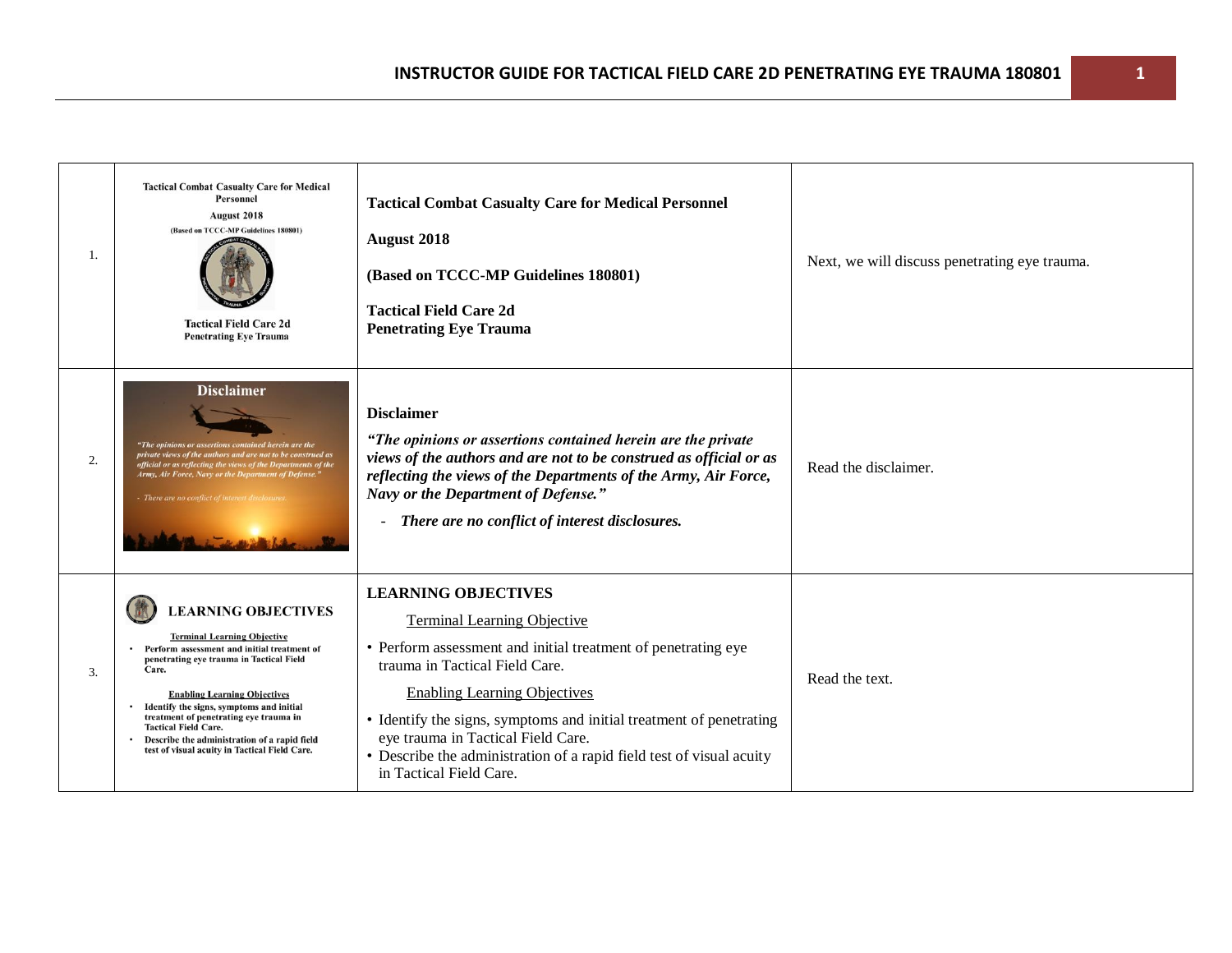| 4. | <b>LEARNING OBJECTIVES</b><br><b>Enabling Learning Objectives</b><br>Describe the application of a rigid eye shield<br>to a trauma casualty in Tactical Field Care.<br>Identify the reasons for avoiding the<br>application of any pressure on an eye with a<br>suspected penetrating (open globe) injury.                                                                                                                                                                                         | <b>LEARNING OBJECTIVES</b><br><b>Enabling Learning Objectives</b><br>• Describe the application of a rigid eye shield to a trauma<br>casualty in Tactical Field Care.<br>• Identify the reasons for avoiding the application of any pressure<br>on an eye with a suspected penetrating (open globe) injury.                                                                                                                                                                                  | Read the text.                        |
|----|----------------------------------------------------------------------------------------------------------------------------------------------------------------------------------------------------------------------------------------------------------------------------------------------------------------------------------------------------------------------------------------------------------------------------------------------------------------------------------------------------|----------------------------------------------------------------------------------------------------------------------------------------------------------------------------------------------------------------------------------------------------------------------------------------------------------------------------------------------------------------------------------------------------------------------------------------------------------------------------------------------|---------------------------------------|
| 5. | <b>Tactical Field Care Guidelines</b><br>8. Penetrating Eye Trauma<br>a. If a penetrating eye injury is noted or suspected:<br>• Perform a rapid field test of visual acuity and<br>document findings.<br>• Cover the eye with a rigid eye shield (NOT a pressure<br>patch.)<br>* Ensure that the 400-mg moxifloxacin tablet in the<br><b>Combat Wound Medication Pack is taken if possible</b><br>and that IV/IM antibiotics are given as outlined below<br>if oral moxifloxacin cannot be taken. | <b>Tactical Field Care Guidelines</b><br>8. Penetrating Eye Trauma<br>a. If a penetrating eye injury is noted or suspected:<br>• Perform a rapid field test of visual acuity and document<br>findings.<br>• Cover the eye with a rigid eye shield (NOT a pressure<br>patch.)<br>• Ensure that the 400-mg moxifloxacin tablet in the Combat<br>Wound Medication Pack is taken if possible, and that<br>IV/IM antibiotics are given as outlined below if oral<br>moxifloxacin cannot be taken. | Read the guideline.                   |
| 6. | <b>Eye Trauma Video</b><br>DEPLOYED MEDICIN<br><b>Tactical Field Care: Penetrating Eye Trauma</b>                                                                                                                                                                                                                                                                                                                                                                                                  | <b>Eye Trauma Video</b>                                                                                                                                                                                                                                                                                                                                                                                                                                                                      | Click on the photo to play the video. |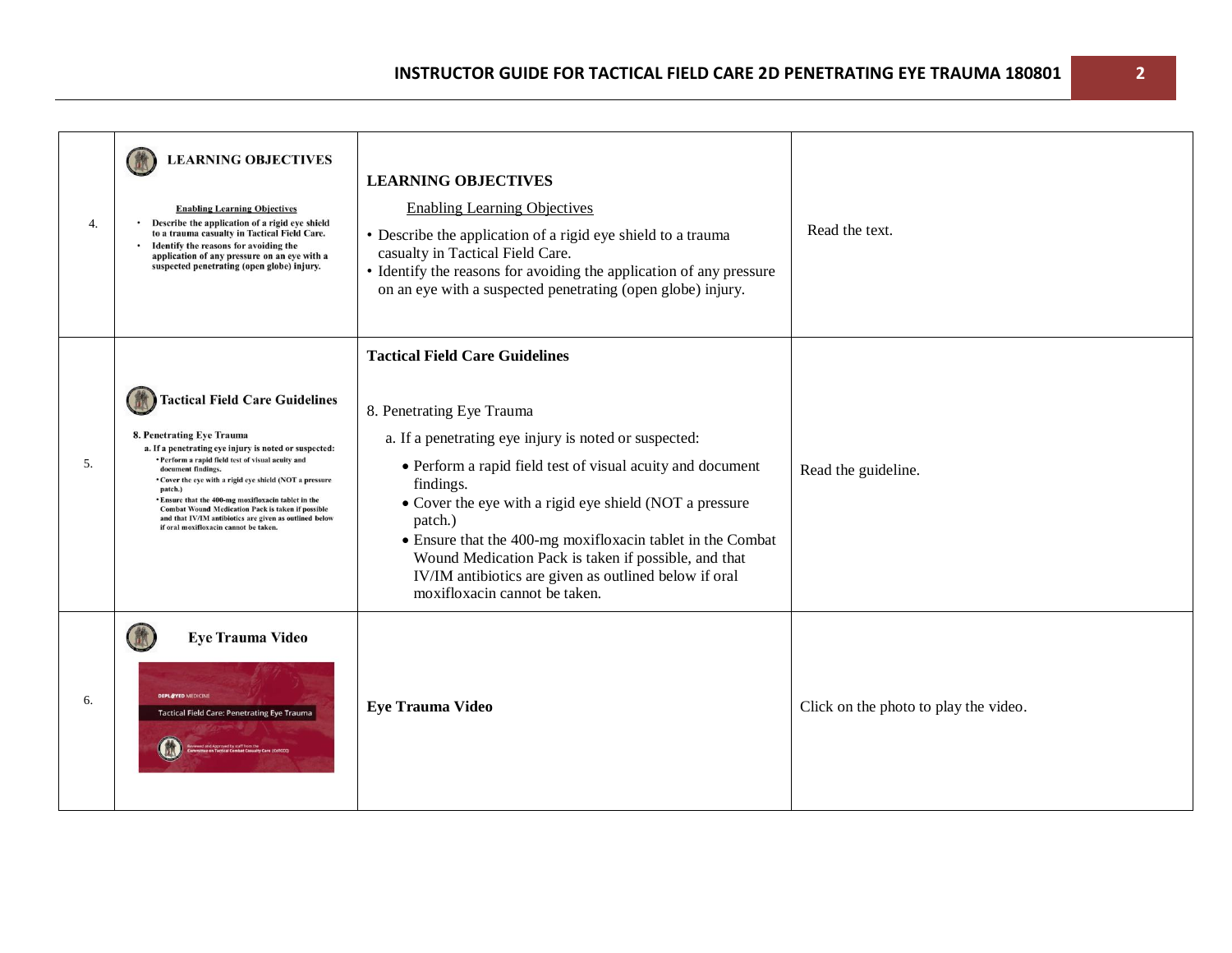| 7. | The Value of Eye Shields<br>SHIELDS<br><b>ISION CENTER OF EXCELLENCE</b><br>Use eye SHIELDS - not pressure patches!                                                                                                                                                                                            | The Value of Eye Shields<br>Use eye SHIELDS - not pressure patches!                                                                                                                                                                                                               | Click on the photo to play the video.                                                                                                                                      |
|----|----------------------------------------------------------------------------------------------------------------------------------------------------------------------------------------------------------------------------------------------------------------------------------------------------------------|-----------------------------------------------------------------------------------------------------------------------------------------------------------------------------------------------------------------------------------------------------------------------------------|----------------------------------------------------------------------------------------------------------------------------------------------------------------------------|
| 8. | <b>Eye Protection</b><br>• Use your tactical eyewear to cover the injured eye if<br>vou don't have a shield.<br>• Using tactical eyewear in the field will generally<br>prevent the eye injury from happening in the first<br>place!                                                                           | <b>Eye Protection</b><br>• Use your tactical eyewear to cover the injured eye if you don't<br>have a shield.<br>• Using tactical eyewear in the field will generally prevent the<br>eye injury from happening in the first place!                                                 | Tactical eyewear can be used to protect the eye if no eye<br>shield is available.<br>Use of tactical eyewear is an excellent way to <i>prevent</i> this<br>type of injury. |
| 9. | <b>Retrobulbar Hemorrhage:</b><br><b>Orbital Compartment Syndrome</b><br>• Mentioned in the video<br>• Similar to extremity<br>compartment syndromes<br>• The orbit is a restricted<br>compartment<br>• Trauma may cause<br>bleeding in the orbit<br>• Bleeding increases the<br>pressure in the orbit and eye | Retrobulbar Hemorrhage: Orbital Compartment Syndrome<br>• Mentioned in the video<br>• Similar to extremity compartment syndromes<br>• The orbit is a restricted compartment<br>• Trauma may cause bleeding in the orbit<br>• Bleeding increases the pressure in the orbit and eye | Read the text.                                                                                                                                                             |